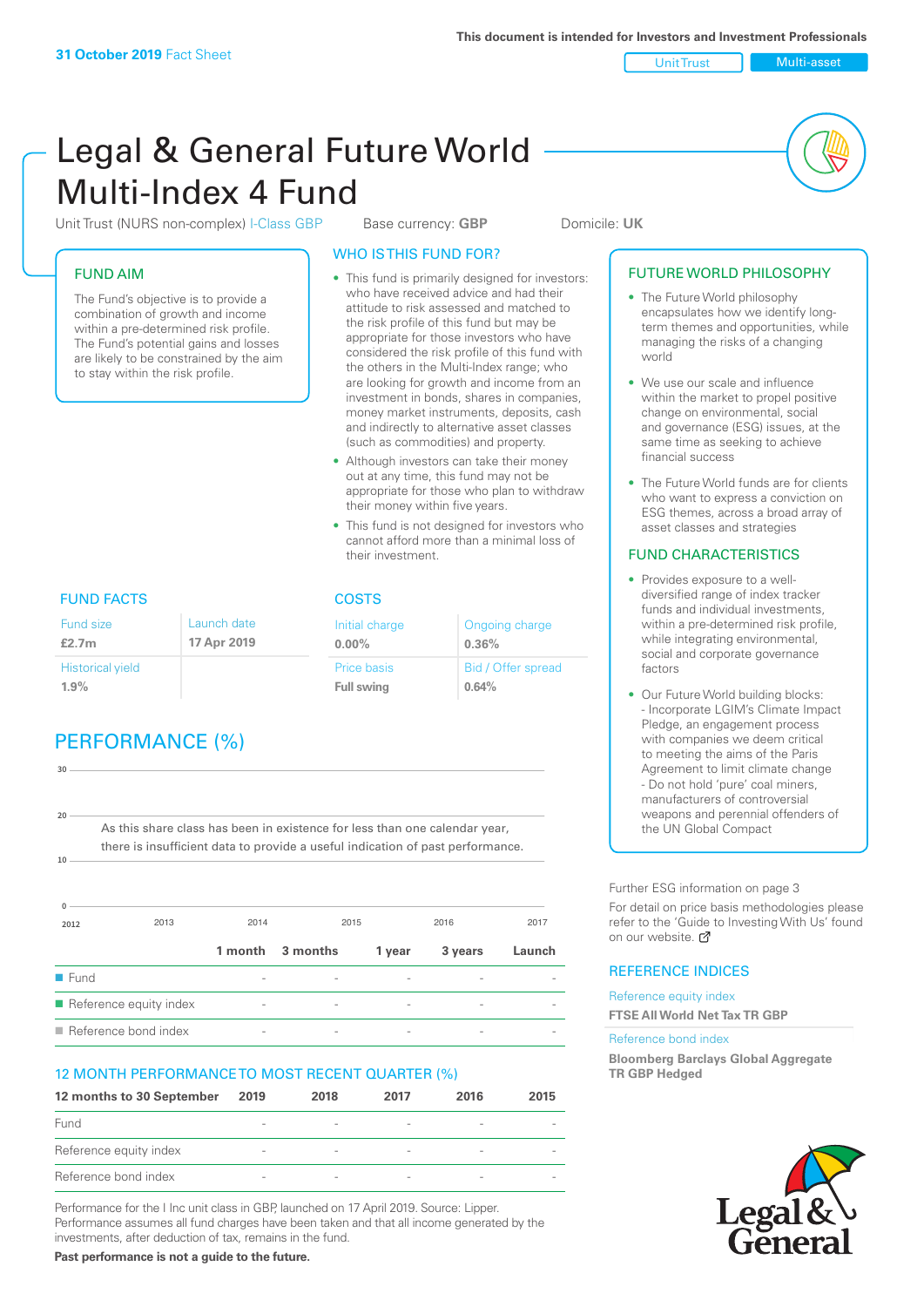# Legal & General Future World Multi-Index 4 Fund

Unit Trust (NURS non-complex) I-Class GBP

### PORTFOLIO BREAKDOWN

All data source LGIM unless otherwise stated. Totals may not sum due to rounding.





### FUND MANAGERS

The fund managers have responsibility for managing the multi-index fund range. They are part of the Multi-Asset Funds (MAF) team in LGIM. This team focuses on designing and managing multi-asset funds that are tailored to match the specific objectives of various client types. The team sits within a wider Asset Allocation team which combines both depth of experience with a broad range of expertise from different fields, including fund management, investment consulting and risk management roles.

# TOP 10 HOLDINGS (%)

| L&G Future World ESG Developed Fund                | 19.5 |
|----------------------------------------------------|------|
| L&G Future World Global Credit Fund                | 16.9 |
| L&G Short Dated Sterling Corporate Bond Index Fund | 12.5 |
| L&G Future World ESG UK Fund                       | 8.3  |
| L&G Global Inflation Linked Bond Index Fund        | 5.2  |
| L&G High Income Trust                              | 4.3  |
| L&G ESG EM Gov Bond USD Fund                       | 3.0  |
| L&G ESG EM Gov Bond Local Currency Fund            | 2.9  |
| L&G All Stocks Gilt Index Trust                    | 2.8  |
| L&G Global Emerging Markets Index Fund             | 27   |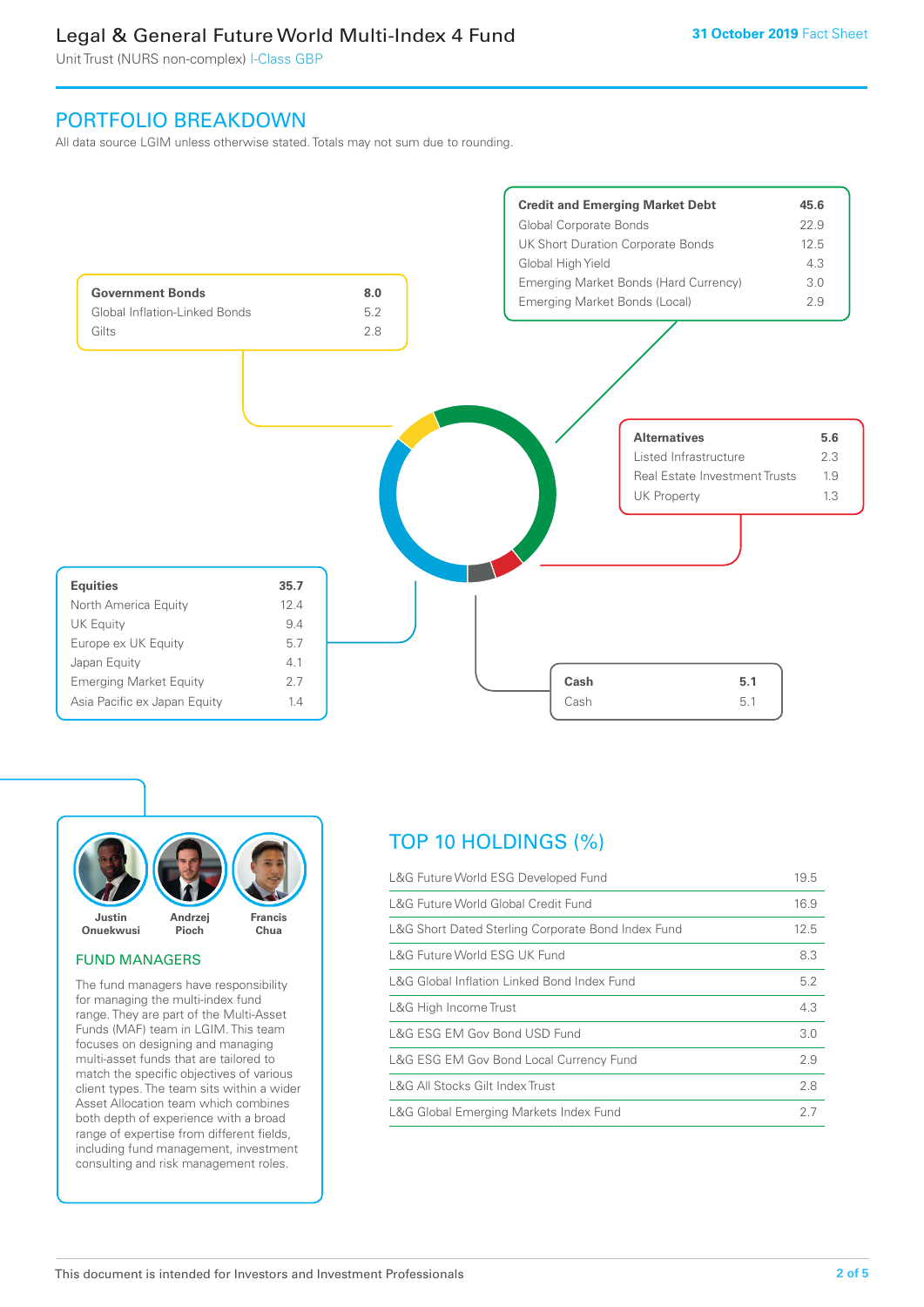# Legal & General Future World Multi-Index 4 Fund

Unit Trust (NURS non-complex) I-Class GBP

**51**

ESG score of comparator

# ESG COMMITMENT

**/100 /100**

From diesel emissions to oil spills, there have been many tangible examples in recent years of how failures in the way companies are run can have a harmful impact on the environment, society and investor returns. We believe responsible investing can mitigate the risk of such outcomes and has the potential to improve returns through the integration of environmental, social and governance (ESG) considerations, active ownership and longterm thematic analysis.

### ESG SCORE

We score companies based on environmental, social and governance factors. The ESG Score is aligned to our engagement and voting activities. As a result, this portfolio has an aggregate ESG Score of **55** versus a mainstream comparator of **51**.

ESG scores and carbon metrics are calculated for the portion of the portfolio that invests in LGIM's Future World funds.



### ENVIRONMENTAL PERFORMANCE

Carbon dioxide (CO2) is the most significant contributor to greenhouse gas emissions which are driving climate change. Compared to the unadjusted comparator, the fund will have a different exposure to current and future sources of carbon dioxide emissions.



൹

**55**

ESG score of fund

**68%** Lower carbon reserves intensity than the

unadjusted comparator

### CARBON RESERVES

Carbon reserves are fossil fuels (coal, oil and gas) which, if burnt, will become the carbon emissions of the future. To meet global climate change targets, the unabated use of fossil fuels is expected to decline over time.

The figures below are a measure of the size of carbon reserves held by the fund's underlying companies.

**1,056** Fund **3,346 Comparator** 

**Tonnes of CO2 ei per \$1 million of market capitalisation**

The fund has **68%** lower carbon reserves intensityii compared to the unadjusted comparator. The difference in carbon reserves intensity means that for every \$1 million invested in the fund, the exposure to fossil fuels through the underlying companies is reduced by an amount equivalent to **5,388** 

**barrels of oil**<sup>iii</sup>, compared to having invested in the unadjusted comparator. **Equivalent to 5,388 barrels of oil**



**49%** Lower carbon emissions intensity than the unadjusted comparator

### CARBON EMISSIONS

Following the global Paris Agreement on climate change, companies in all sectors are expected to reduce their emissions to prepare and adapt for a low-carbon economy.



**Tonnes of CO2 e per \$1 million of sales**

The fund has **49%** lower carbon emissions intensity compared to the unadjusted comparator. Carbon emissions intensity describes the relationship between the carbon emissions of a company and its salesiv

The difference in carbon emissions intensity means that the fund has selected companies where, for the same level of sales, the associated emissions<sup>v</sup> are lower by **49%** compared to the unadjusted comparator<sup>vi</sup>.



For further information please go to www.lgim.com/esginfo Ø

**The comparator for this fund is a bespoke asset-weighted blend\* of Solactive market-capitalisation indices in equities and credit. \*The blend will evolve over time in line with the actual asset allocation of the multi-asset fund.**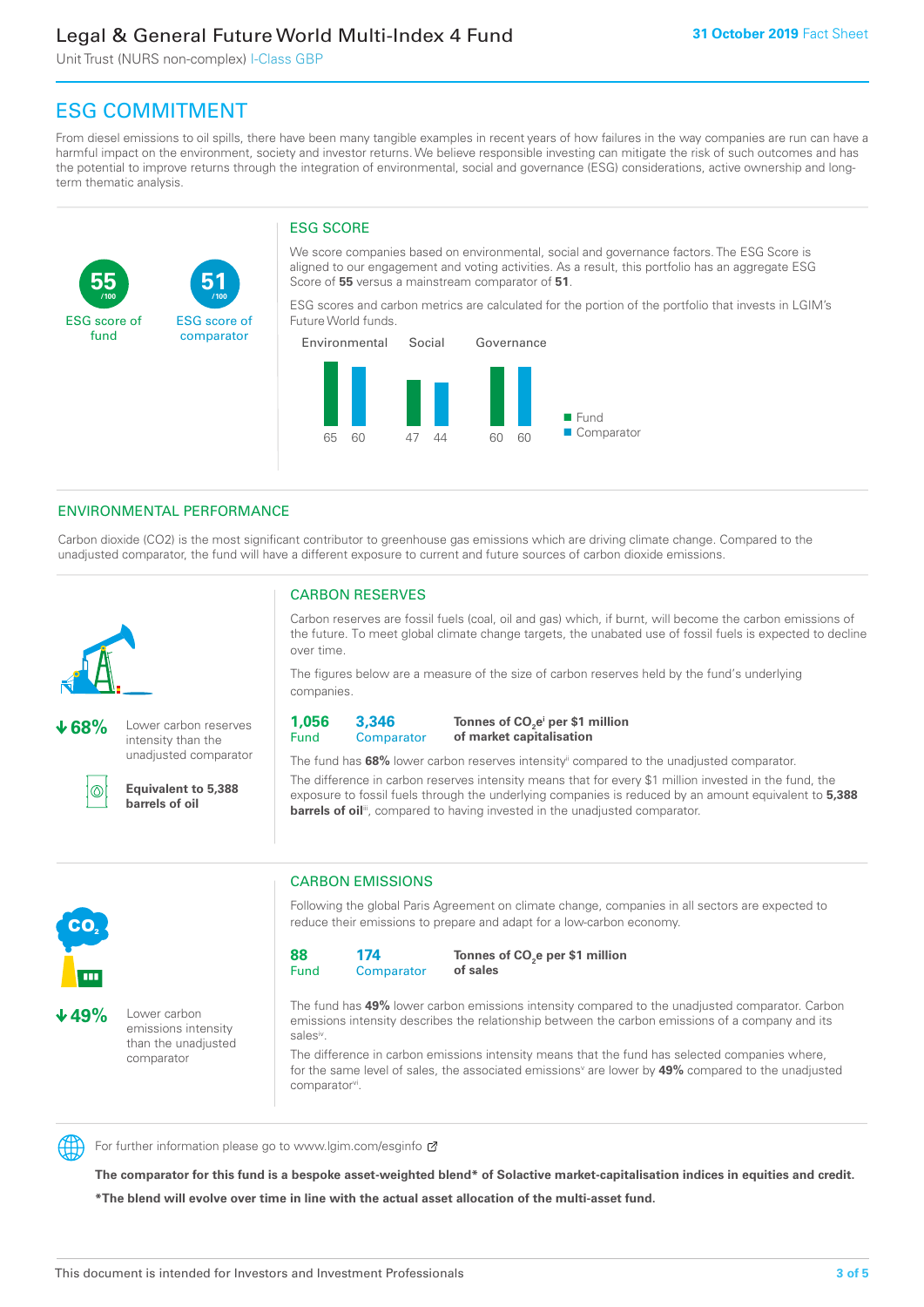# Legal & General Future World Multi-Index 4 Fund

Unit Trust (NURS non-complex) I-Class GBP

### **NOTES**

 $^\mathrm{i}$  Carbon dioxide equivalent (CO<sub>2</sub>e) is a standard unit to compare the emissions of different greenhouse gases.

<sup>ii</sup> The carbon reserves intensity of a company captures the relationship between the carbon reserves the company owns and its market capitalisation. The carbon reserves intensity of the overall fund reflects the relative weights of the different companies in the fund.

iii We consider one barrel of oil equivalent to 0.425 tonnes of CO<sub>2</sub>e, based on International Energy Agency and Intergovernmental Panel on Climate Change guidelines.

#### iv The choice of this metric follows best practice recommendations from the **Task Force on Climate-related Financial Disclosures**.

v Data on carbon emissions from a company's operations and purchased energy is used.

vi This measure is the result of differences in the weights of companies between the index or the fund and the comparator, and does not depend on the amount invested in the fund. It describes the relative 'carbon efficiency' of different companies in the comparator (i.e. how much carbon was emitted per unit of sales) or in the fund, not the contribution of an individual investor in financing carbon emissions.

We use a proxy comparator to represent a typical comparable universe for this fund.

**HSBC:** Source: HSBC Bank Plc. ("HSBC") – HSBC Climate Solutions Database. All rights in the HSBC Climate Solutions Database and data content therein are vested in HSBC. Neither HSBC, nor its affiliates accept any liability for the accuracy or completeness of the HSBC Climate Solutions Database. No further distribution of HSBC data is permitted without HSBC's express written consent.

**Trucost:** Source: S&P Trucost Limited © Trucost 2019. All rights in the Trucost Data and Reports vest in Trucost and/or its licensors. Neither Trucost, nor its affiliates, nor its licensors accept any liability for any errors, omissions or interruptions in the Trucost Data and/or Reports. No further distribution of the Data and/or Reports is permitted without Trucost's express written consent.

**Sustainalytics:** Part of this publication may contain Sustainalytics proprietary information that may not be reproduced, used, disseminated, modified nor published in any manner without the express written consent of Sustainalytics. Nothing contained in this publication shall be construed as to make a representation or warranty, express or implied, regarding the advisability to invest in or include companies in investable universes and/or portfolios. The information is provided "as is" and, therefore Sustainalytics assumes no responsibility for errors or omissions. Sustainalytics cannot be held liable for damage arising from the use of this publication or information contained herein in any manner whatsoever.

The calculations above rely on third party data provided at a point in time that may not cover the entirety of the fund's investments or the fund's comparator. As a result, what we report may change as third party data changes and may also differ from other third party calculations.

**Refinitiv:** Source: Refinitiv ESG